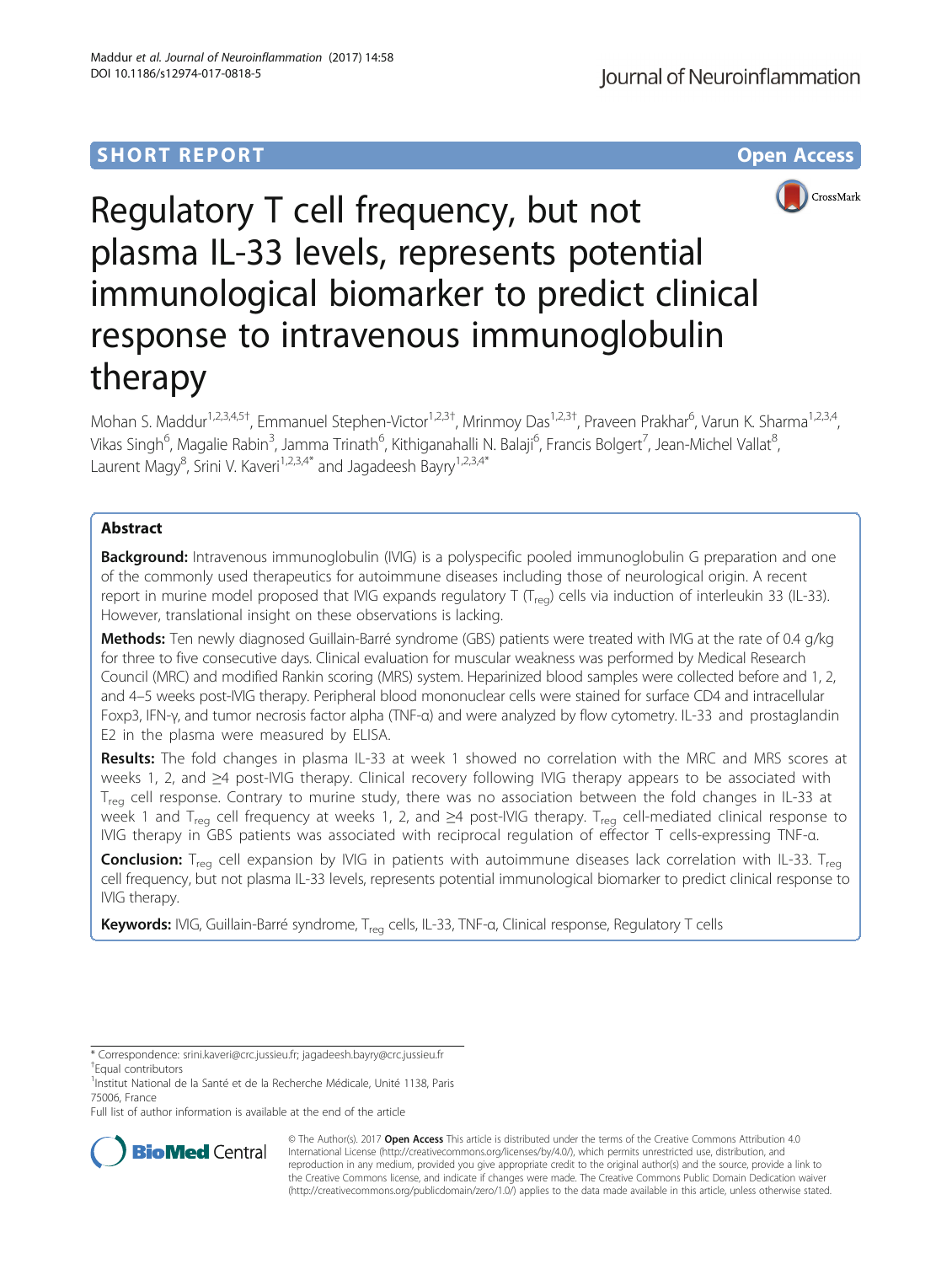# Findings

# Introduction

Intravenous immunoglobulin (IVIG) is a polyspecific pooled immunoglobulin G preparation and one of the commonly used immunotherapeutics for the treatment of autoimmune diseases including those of neurological origin [[1](#page-6-0)–[4](#page-6-0)]. Various reports demonstrate that IVIG exerts beneficial effects through several mutually non-exclusive mechanisms including expansion of  $CD4+Forp3+$  regulatory T cells (T<sub>reg</sub> cells) [[5](#page-6-0)-[10](#page-6-0)]. Some of these mechanisms are also being explored as biomarkers of IVIG response [[11, 12\]](#page-6-0).  $T_{\text{reg}}$  cells play an indispensable role in the maintenance of immune tolerance and suppress unnecessary deleterious immune responses, such as autoimmunity [\[13](#page-6-0)]. IVIG is shown to expand  $T_{reg}$  cells and enhance their functions in experimental animal models and patients with autoimmune diseases [\[9](#page-6-0), [14](#page-6-0)–[17\]](#page-7-0). Recent studies suggested that IVIG-induced expansion of  $T_{\text{reg}}$  cells requires the prime role of dendritic cells (DCs), and involves interaction of IVIG with C-type lectin receptors, such as dendritic cell-specific intercellular adhesion molecule-3-grabbing non-integrin (DC-SIGN) and dendritic cell immunoreceptor (DCIR), and is mediated through prostaglandin (PG)  $E_2$  secreted by DCs [[15,](#page-6-0) [18\]](#page-7-0). Interestingly, based on the murine models of autoimmune diseases, i.e., antibody-mediated K/BxN arthritis and T cell-mediated experimental autoimmune encephalitis, a recent report proposed that induction of interleukin 33 (IL-33) in macrophages by IVIG through interaction of  $\alpha$ 2,6-sialylated crystallizable fraction (Fc) with SIGN-R1 or human DC-SIGN is essential for the expansion of  $T_{reg}$  cells [[19](#page-7-0), [20\]](#page-7-0). However, translational insight on these observations in patients with autoimmune diseases is lacking.

Guillain-Barré syndrome (GBS) is an autoimmune disease of neurological origin affecting the peripheral nerves [\[21](#page-7-0)]. GBS is believed to be caused by effector T cells and autoantibodies to myelin components [[22, 23](#page-7-0)]. Furthermore, GBS patients display reduced frequency of  $T_{reg}$  cells that are required for the prevention of autoimmunity [\[24](#page-7-0)]. Amelioration of experimental autoimmune neuritis, an experimental model of GBS, was associated with up-regulation of  $T_{reg}$  cells [[25](#page-7-0)]. Currently IVIG is used as a first-line therapy for GBS [\[26](#page-7-0)]. Of note, sialylated IVIG has been shown to suppress anti-ganglioside antibody-mediated nerve injury in experimental GBS model and was associated with increased expression of IL-33 mRNA [\[27](#page-7-0)]. Sialylated IVIG also inhibited anti-ganglioside antibody-mediated complement deposition in vitro [[28\]](#page-7-0). In view of these reports, we investigated the role of IL-33 towards clinical response to IVIG treatment and  $T_{reg}$  cell expansion in GBS patients. We found that kinetics of peripheral  $T_{reg}$  cell expansion and improvement of clinical symptoms in GBS patients following IVIG therapy lack correlation with the level of induction of IL-33 in the blood.

# Materials and methods

# Clinical evaluation and sample collection

A total of ten treatment-naïve patients (mean age of 68 years) exhibiting neurological signs of GBS were enrolled based on the diagnostic criteria (Table 1). The study was approved by relevant ethical committee (84-2012-08, CHU Limoges) and consent was obtained from the enrolled patients. The patients received IVIG at the rate of 0.4 g/kg for three (three patients) or five (seven patients) consecutive days. Clinical evaluation for the muscular weakness using Medical Research Council (MRC) and modified Rankin score (MRS) grading systems and collection of heparinized blood samples were done before and 1, 2, and 4–5 weeks after the initiation of IVIG treatment (post-IVIG) [\[29\]](#page-7-0). For all the patients, the MRC is a sum score of ten muscle groups tested bilaterally  $(min = 0, max = 100).$ 

#### Flow cytometry and ELISA

Plasma and peripheral blood mononuclear cells (PBMCs) were separated from the heparinized blood samples. PBMCs were stained for surface CD4 and intracellular Foxp3, and also interferon gamma (IFN-γ) and tumor necrosis factor alpha (TNF-α) following stimulation with phorbol myristate acetate (50 ng/mL) and ionomycin (500 ng/mL, Sigma-Aldrich, France), along with GolgiStop (BD Biosciences, France), for 4 h. The intracellular staining was performed using Foxp3 staining kit (eBioscience, France) as per the manufacturer's instructions. Stained cells were acquired on LSR II (BD Biosciences) flow cytometer and data was analyzed using BD FACS DIVA (BD Biosciences) and FlowJo (FlowJo LLC, USA) softwares. IL-33 was measured in the plasma by ELISA (R&D systems, France). The amount of  $PGE_2$  in the

Table 1 Demographics and clinical information of GBS patients

| SI no.          | Age (years) | Sex    | MRC score (pre-IVIG) | MRS (pre-IVIG) |
|-----------------|-------------|--------|----------------------|----------------|
| P <sub>1</sub>  | 61          | Male   | 30                   | 5              |
| P <sub>2</sub>  | 68          | Female | 80                   | $\overline{4}$ |
| P <sub>3</sub>  | 57          | Male   | 85                   |                |
| <b>P4</b>       | 70          | Female | 68                   | 4              |
| P <sub>5</sub>  | 82          | Male   | 70                   | 3              |
| P6              | 66          | Female | 78                   | $\overline{2}$ |
| P7              | 85          | Male   | 54                   | 4              |
| P <sub>8</sub>  | 60          | Female | 70                   | 4              |
| P <sub>9</sub>  | 68          | Male   | 54                   | 5              |
| P <sub>10</sub> | 59          | Female | 13                   | 4              |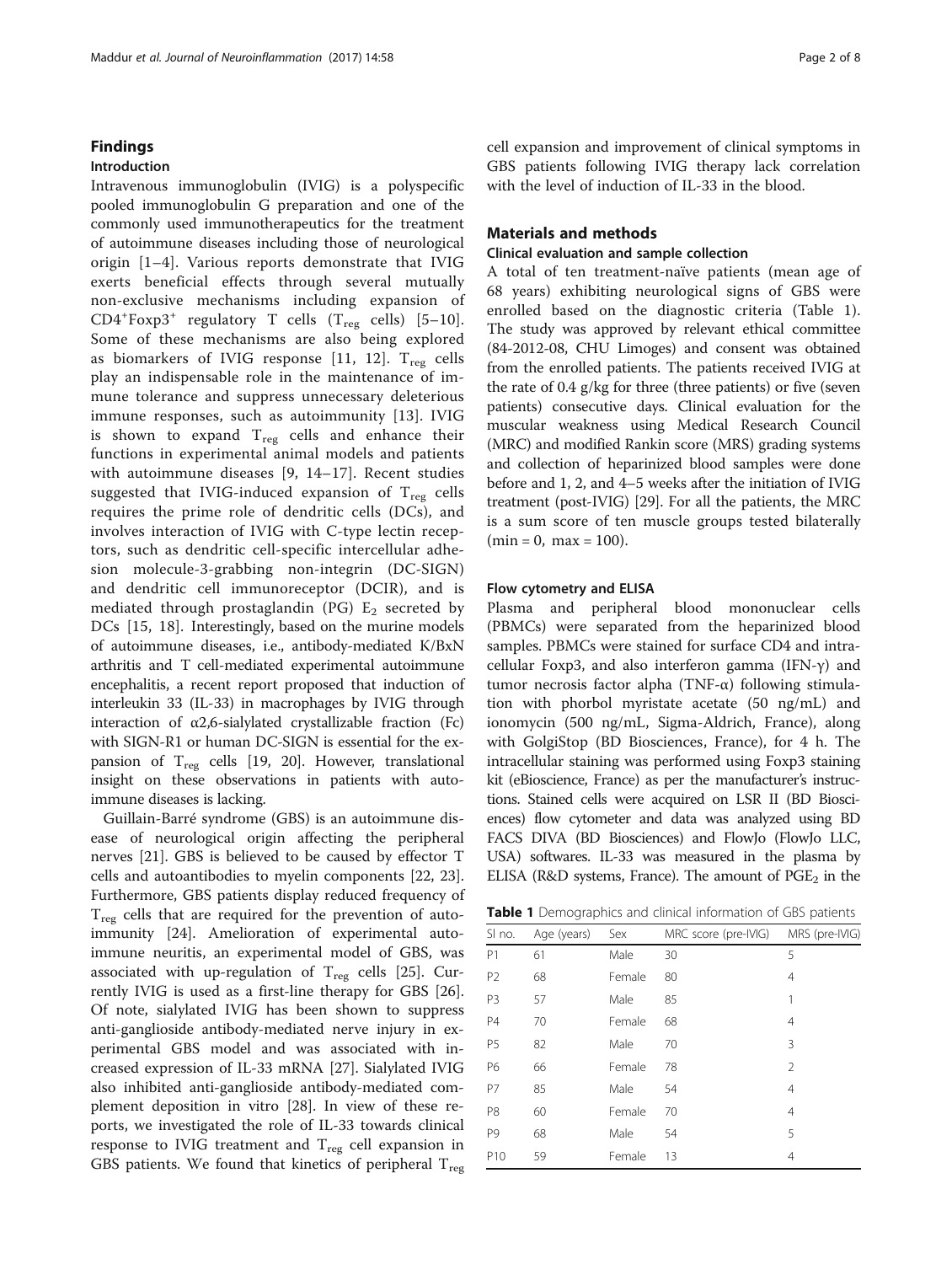<span id="page-2-0"></span>plasma samples was estimated by ELISA as described previously [\[15\]](#page-6-0).

## Statistical analysis

One-way ANOVA "Kruskal-Wallis test" was used for the analysis of IL-33 in the plasma. Pearson correlation  $(r)$ was used to determine the association between MRC or MRS scores and plasma levels of IL-33 and  $PGE<sub>2</sub>$  and the frequency of  $T_{\text{reg}}$  cells in the blood of GBS patients at different time points following IVIG treatment. Same assay was also used for determining the association between frequency of  $T_{reg}$  cells and CD4<sup>+</sup>IFN- $\gamma^+$  and  $CD4+TNF-α+T$  cells.

# Results and discussion

The overall rate of new incidence of GBS is 0.6–4.0/ year/100,000 people. We limited our investigation only to newly diagnosed and treatment-naïve GBS patients to avoid possible modulatory effects of past IVIG therapy or other therapeutic agents on the  $T_{\text{reg}}$  cells and other immune parameters. This explicates the difficulties in enrolling treatment-naïve patients for the investigation.



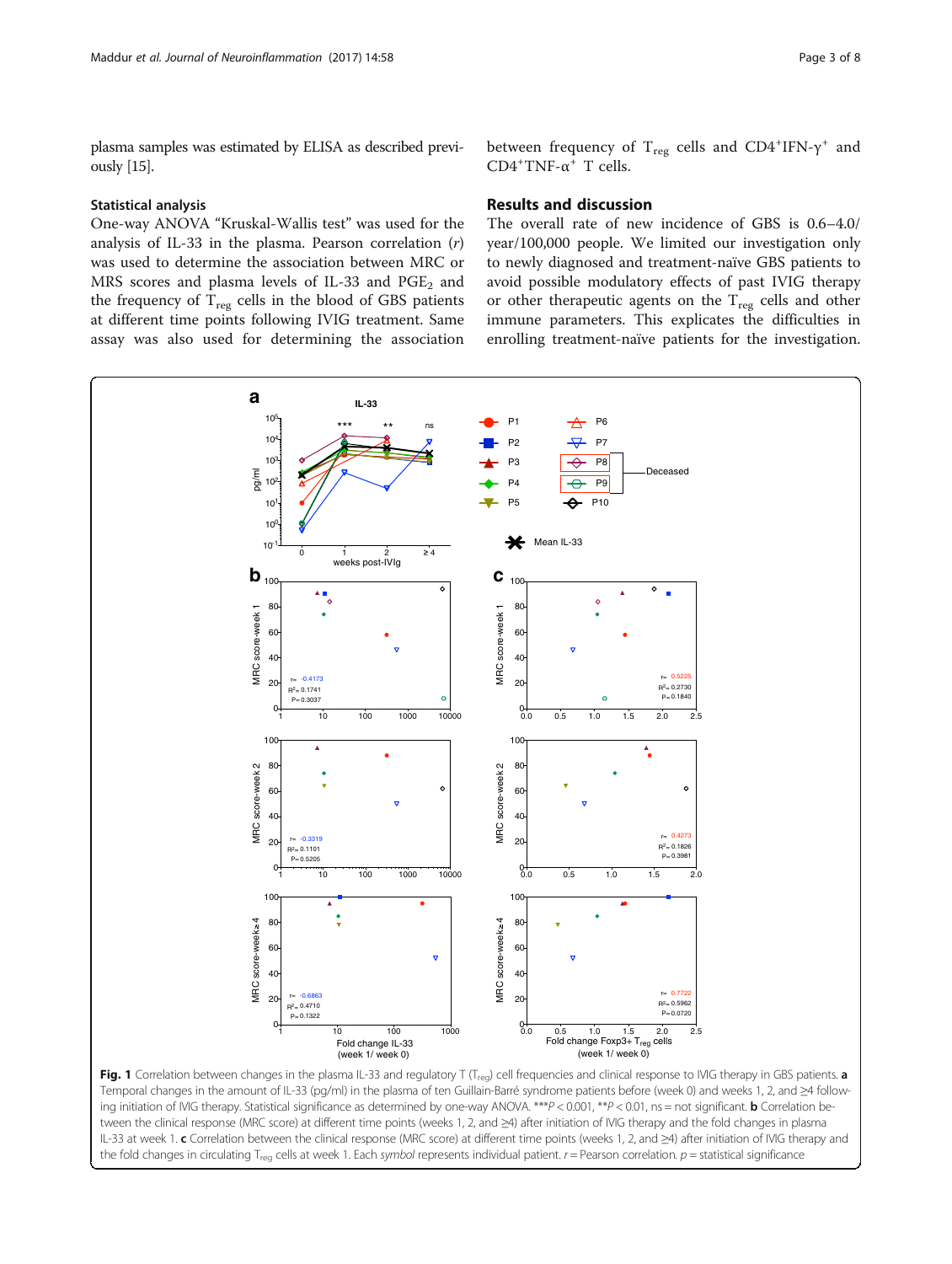<span id="page-3-0"></span>Table 2 Correlation between MRS scores at different time points (weeks 1, 2, and ≥4) after initiation of IVIG therapy and the immunological parameters such as IL-33,  $T_{\text{req}}$  cells, and PGE<sub>2</sub> at week 1. The values in the parenthesis denote statistical significance

| r values<br>$(p$ values) |      | MRS (week post-IVIG) |                 |                 |  |
|--------------------------|------|----------------------|-----------------|-----------------|--|
|                          | Week |                      |                 | >4              |  |
| $IL-33$                  |      | 0.57(0.14)           | $-0.60$ (0.20)  | 0.71(0.42)      |  |
| $T_{reg}$ cell           |      | $-0.37(0.3601)$      | $-0.61(0.1067)$ | $-0.47(0.0684)$ |  |
| PGE <sub>2</sub>         |      | $-0.16(0.6954)$      | $-0.29(0.4361)$ | $-0.07(0.8936)$ |  |

As kinetics of IL-33 induction in the plasma of patients with autoimmune diseases following IVIG therapy was not explored earlier, we first analyzed plasma levels of IL-33 in ten GBS patients at various time points (pre-IVIG and weeks 1, 2, and ≥4 after initiation of IVIG therapy). Patients had variable pre-IVIG plasma IL-33 levels that significantly increased at week 1 in all the

patients. This data thus confirms our recent observation in IVIG-treated inflammatory myopathy and antineutrophil cytoplasmic antibody-associated vasculitis patients [\[30](#page-7-0)]. At subsequent time points, IL-33 levels in the plasma of IVIG-treated GBS patients declined progressively but remain significantly higher than the pre-IVIG levels (Fig. [1a](#page-2-0)) indicating sustained effect of IVIG beyond its half-life on plasma IL-33 levels.

In order to explore the role of IL-33 in IVIGmediated therapeutic effects, we analyzed whether IL-33 induction correlates with clinical response to IVIG therapy and  $T_{\text{reg}}$  cell expansion [[29\]](#page-7-0). Of note, the fold changes in plasma IL-33 level at week 1 showed no correlation with the MRC scores at weeks 1, 2, and  $\geq 4$ post-IVIG therapy (Fig. [1b\)](#page-2-0). Also, the  $r$  values are consistently negative at all the time points. On the other hand,  $T_{\text{reg}}$  cell response following IVIG therapy appears to be linked with clinical recovery from GBS and is consistent with the previous observations on essential



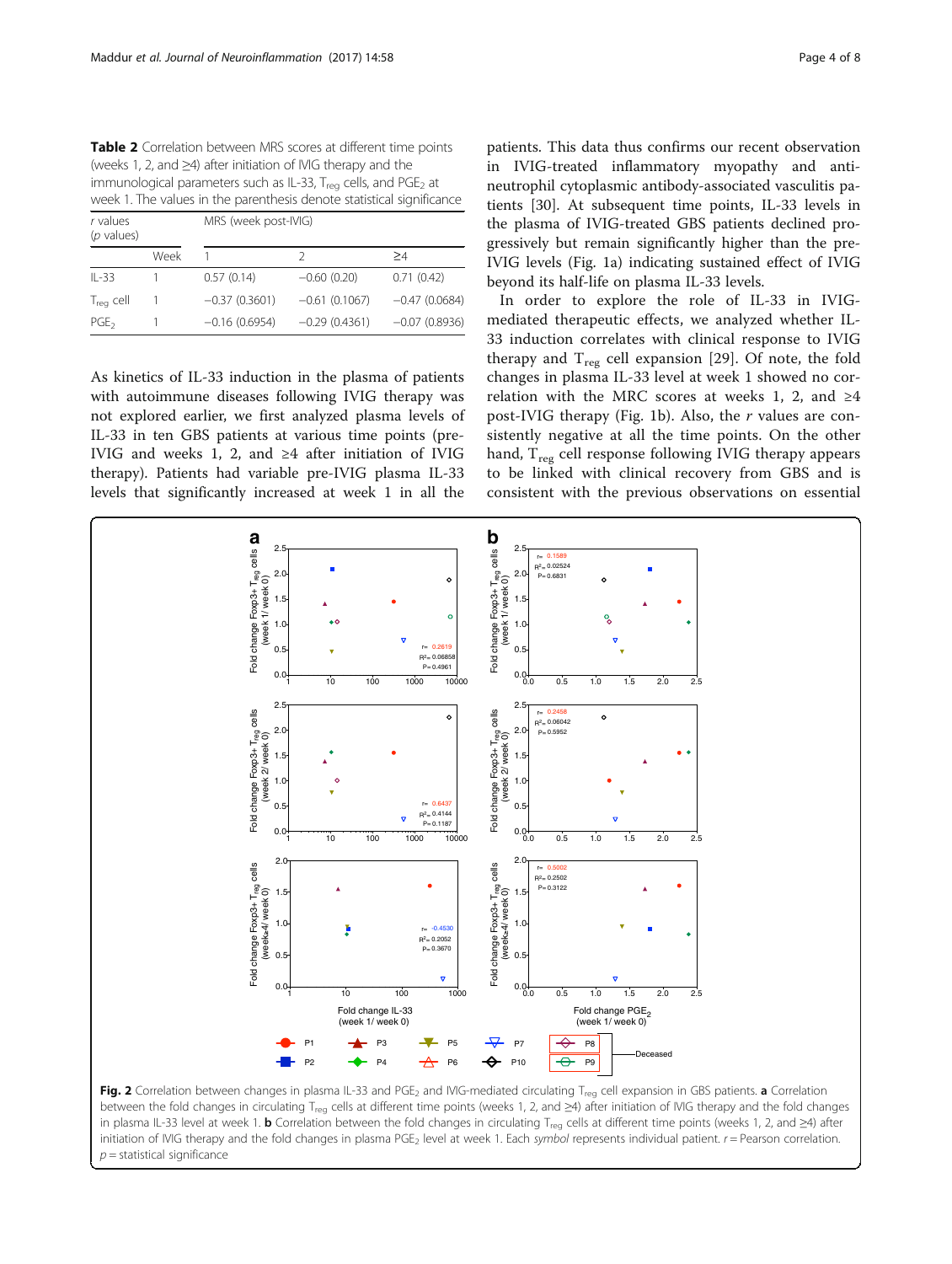role of  $T_{\text{reg}}$  cells in IVIG-induced protection in mouse models [[18, 31\]](#page-7-0). Yet, we observed no correlation between the fold-changes in  $T_{reg}$  cells at week 1 and clinical score at weeks 1, 2, and  $\geq 4$  (Fig. [1c\)](#page-2-0). These results suggest that  $T_{reg}$  cells, but not IL-33, might predict clinical response to IVIG therapy.

Similar observations are also made with MRS parameters. We found that the fold changes in IL-33 level at week 1 displayed no correlation with MRS scores at weeks 1, 2, and  $\geq 4$  following initiation of IVIG therapy indicating that clinical improvement as analyzed by MRS is also not associated with changes in IL-33 levels in the blood. As in the case of MRC scores, changes in  $T_{\text{reg}}$ cells were suggestive of clinical response to IVIG therapy by MRS parameters as well. However, the fold changes in  $T_{\text{reg}}$  cells at week 1 and MRS scores at weeks 1, 2, and ≥4 post-IVIG therapy did not correlate (Table [2\)](#page-3-0).

As data from the recent mouse study suggested that  $T_{\text{reg}}$  cell expansion by IVIG is dependent on IL-33 [\[20](#page-7-0)], we analyzed correlation between IL-33 and  $T_{\text{reg}}$  cells in these patients at various time points. Contrary to Fiebiger et al., we found no consistent association between the fold changes in IL-33 level at week 1 and  $T_{reg}$  cell frequency at weeks 1, 2, and ≥4 after initiation of IVIG therapy (Fig. [2a](#page-3-0)), implying that  $T_{reg}$  cell expansion by IVIG in patients with autoimmune diseases is not related to levels of IL-33 in the plasma.

Expansion of  $T_{reg}$  cells in the periphery is mediated by the signals derived from professional antigen presenting cells such as DCs. Unlike other cytokines, IL-33 can be released into the microenvironment only upon injury to

the immune system [[32\]](#page-7-0). Our recent report shows that DC-SIGN-positive human innate cells derived either from the peripheral blood or from the spleen do not release IL-33 upon IVIG exposure [[30\]](#page-7-0). Therefore, unlike murine models [\[19](#page-7-0), [20\]](#page-7-0), it is likely that damaged nonimmune cells like endothelial cells or epithelial cells might have contributed to increased levels of IL-33 observed in the plasma of patients following IVIG therapy. Despite the lack of IL-33 induction, "IVIG-educated" DC-SIGN-positive human DCs induced  $T_{\text{reg}}$  cell expansion, a process mediated via cyclooxygenase-2-dependent  $PGE<sub>2</sub>$  and independent of Fc-fragments of IVIG [\[15\]](#page-6-0). Notably, there was a significant increase in the plasma levels of PGE<sub>2</sub> in IVIG-treated GBS patients [\[33\]](#page-7-0). In the current study, although plasma  $PGE<sub>2</sub>$  levels are enhanced in IVIGtreated patients, we found no correlation between the fold changes in  $PGE_2$  level at week 1 and  $T_{reg}$  cell frequencies at week 1, 2, and  $\geq 4$  post-IVIG therapy (Fig. [2b](#page-3-0)). Similarly, fold changes in  $PGE<sub>2</sub>$  level at week 1 did not correlate with MRC score at weeks 1, 2, and ≥4 post-IVIG therapy (Fig. 3). The reason for the non-significant correlation of values might rests in the low number of patients. A recent report shows that plasma  $PGE_2$  levels correlate with the prevention of IVIG resistance in Kawasaki disease [[34](#page-7-0)]. Taken together, these results are suggestive of a role for PGE<sub>2</sub>-mediated expansion of T<sub>reg</sub> cells in the clinical recovery of patients following IVIG therapy.

the cells and acts as alarmin to signal tissue damage to

In the previous report [[30](#page-7-0)], we analyzed IL-33 in the plasma of patients with rheumatic disorders as early as 48–72 h following initiation of IVIG therapy. With the

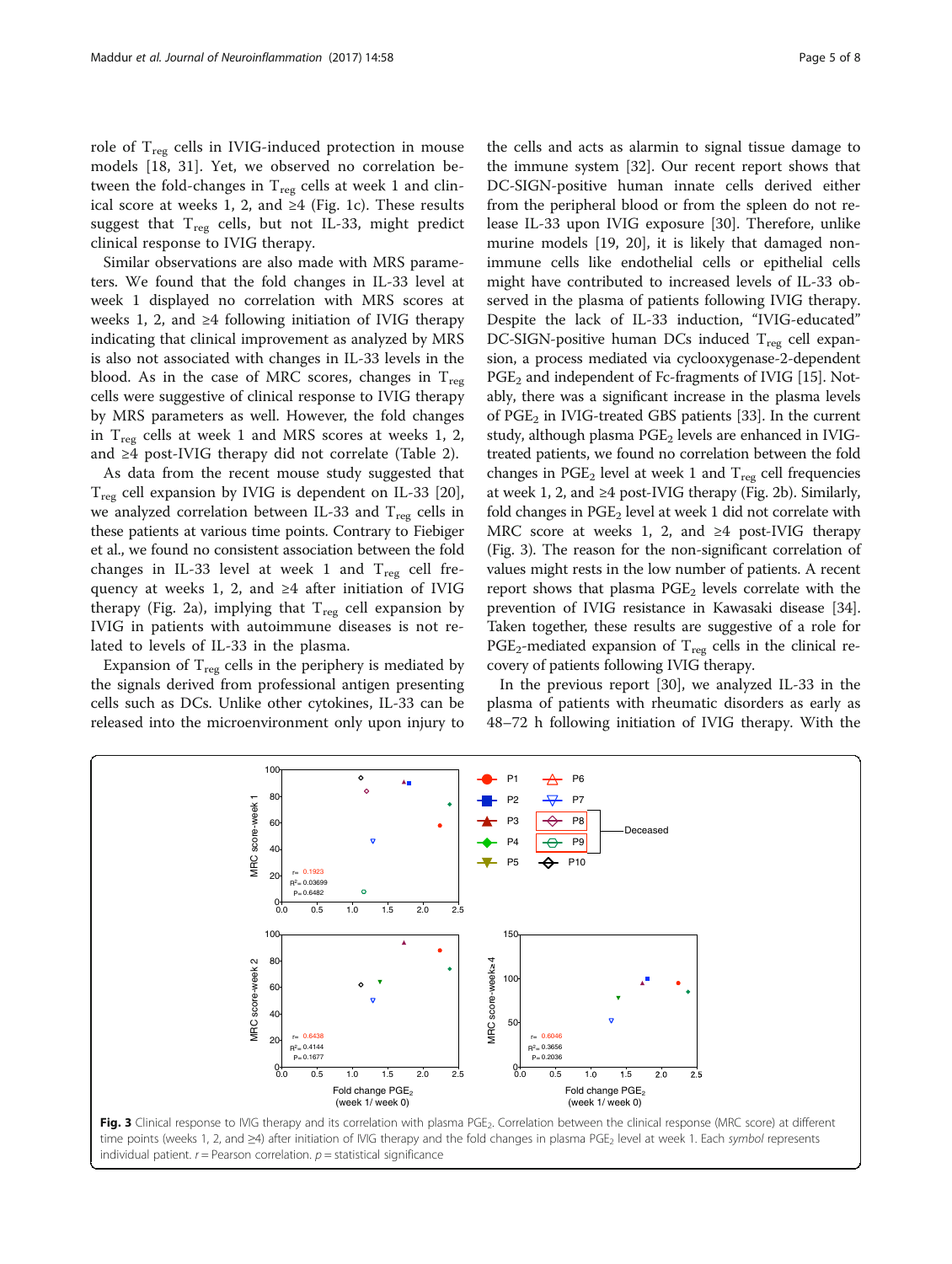<span id="page-5-0"></span>exception of two, the remaining 14 patients had IL-33 levels below 500 pg/ml of plasma following IVIG therapy. Although the underlying pathologies in that report and current study are different, we found that at 1 week following initiation of IVIG therapy, IL-33 level in the plasma was more than 1000 pg/ml in nine GBS patients. Furthermore, in majority of the patients (seven), IVIG was given daily for five consecutive days. Therefore, lack of consistent association between the fold changes in IL-33 level and  $T_{\text{reg}}$  cell frequency following IVIG therapy might not be due to loss of IL-33 subsequent to proteolytic cleavage and binding to ST2 receptor. Also, IL-33 levels observed at first week are maintained in majority of the patients even after 4 weeks post-IVIG. Whether polymorphisms in either ST2 receptor, IL-1RL1, and/or IL-33 itself, skew the plasma kinetics and/or downstream effects of IL-33 remains to be determined [\[35, 36](#page-7-0)].

Current literature suggests that IVIG can induce  $T_{\text{reg}}$  cell expansion by several mutually non-exclusive mechanisms [[9](#page-6-0), [14,](#page-6-0) [16, 17](#page-7-0), [31](#page-7-0)] that may vary among the pathologies and even among the patients with same underlying pathology. This might explain the lack of significant correlation between  $PGE_2$  and  $T_{reg}$  cells. As we restricted our study only to treatment-naïve GBS patients, difficulty to get large number of patients provides an alternative explanation for the lack of significant positive correlation between changes in the IL-33 and PGE<sub>2</sub>, and  $T_{\text{reg}}$  cells. Role of IL-33 in the microenvironment towards DC-mediated human Treg

In addition to expansion of  $T_{\text{reg}}$  cells, IVIG is also known to enhance their functions and suppress effector T cell proliferation and production of cytokines such as IFN- $\gamma$  and TNF- $\alpha$  [[16, 31\]](#page-7-0). Interestingly, in IVIG-treated GBS patients, there was a significant negative correlation between the fold changes in  $T_{reg}$ cells at week 1 and T cells expressing TNF-α at week 1 post-IVIG therapy. However, such consistent association was not observed with T cells expressing IFN-γ

expansion requires further exploration.

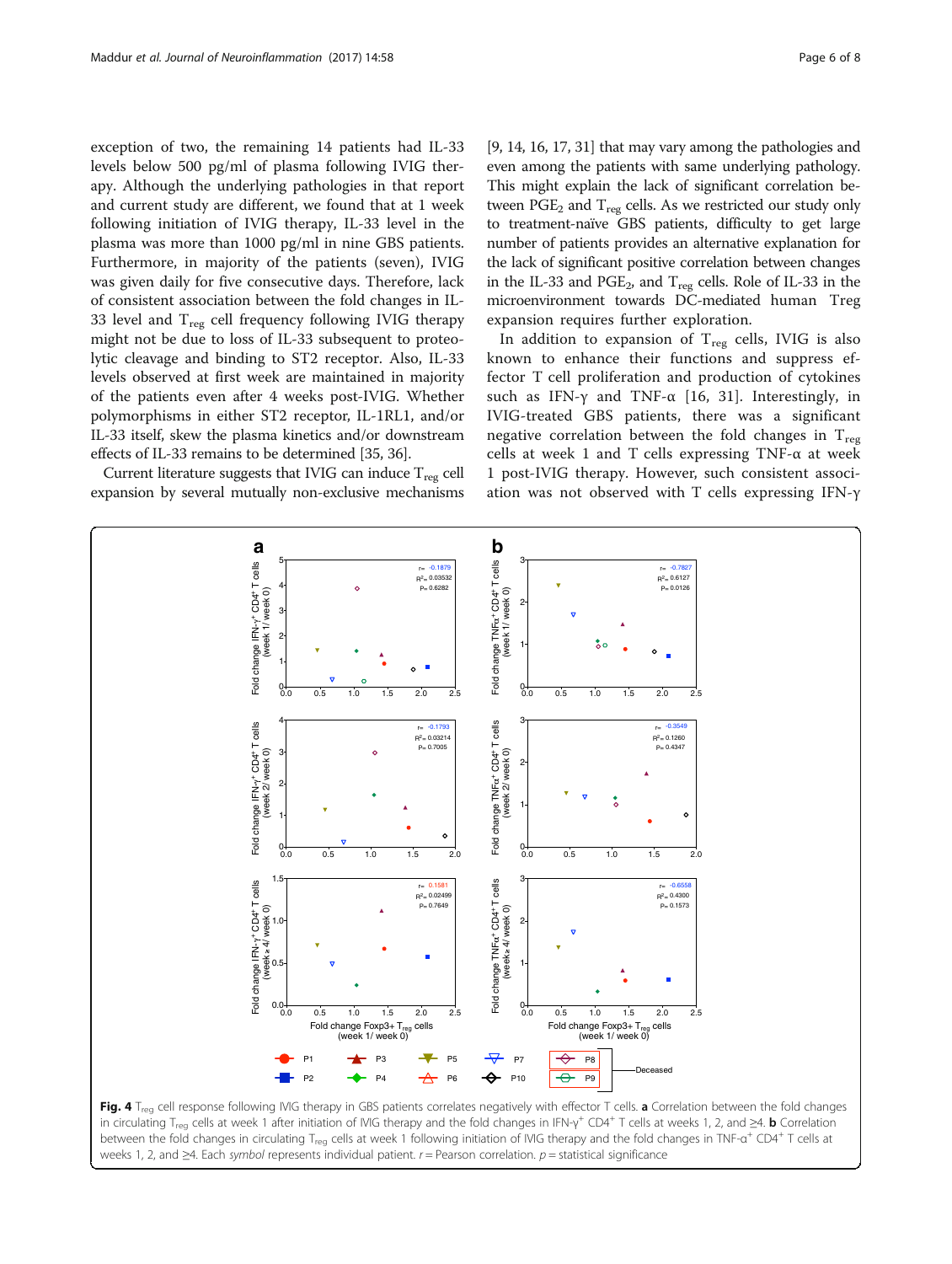<span id="page-6-0"></span>(Fig. [4a, b\)](#page-5-0). Thus,  $T_{\text{reg}}$  cell-mediated clinical response to IVIG therapy is associated with reciprocal regulation of effector T cells in GBS patients.

## Conclusions

Because of its role as promoter of type 2 immune responses and regulator of innate and adaptive immune responses, IL-33 has been explored as therapeutic option in pre-clinical models of Alzheimer's disease [[37\]](#page-7-0), stroke [[38\]](#page-7-0), cerebral malaria [\[39\]](#page-7-0), and transplantation [\[40](#page-7-0)]. In addition, IL-33 was also reported to be essential to attenuate viral-induced encephalitis [\[41\]](#page-7-0). In line with these reports, enhanced expression of IL-33 in mice was suggested to mediate  $T_{reg}$  cell expansion and protection by IVIG [[19, 20](#page-7-0), [27\]](#page-7-0). Translation of these results to human is complicated and requires thorough investigation. Indeed, we found that up-regulation of plasma IL-33 does not correlate with the clinical response to IVIG therapy and expansion of  $T_{\text{reg}}$  cells in GBS patients.  $T_{\text{reg}}$  cells on the other hand are negatively correlated to effector T cells expressing TNF-α. Thus, the mechanism of IL-33 induction by IVIG and its role in  $T_{reg}$  cell expansion observed in mouse models might not be applicable to human. Small size of the patients' cohort represents limitation of this study. Nevertheless, based on these findings,  $T_{reg}$  cell frequency, but not plasma IL-33 levels, represents potential immunological biomarker to predict clinical response to IVIG therapy.

#### Abbreviations

DCIR: Dendritic cell immunoreceptor; DCs: Dendritic cells; DC-SIGN: Dendritic cell-specific intercellular adhesion molecule-3-grabbing non-integrin; GBS: Guillain-Barré syndrome; IFN-γ: Interferon gamma; IL-33: Interleukin 33; IVIG: Intravenous immunoglobulin; MRC score: Medical research council score; MRS: Modified Rankin score; PGE<sub>2</sub>: Prostaglandin E2; TNF-α: Tumor necrosis factor alpha;  $T_{\text{req}}$  cells: Foxp3<sup>+</sup> regulatory T cells

#### Acknowledgements

We thank Ms. A Karnam for the support.

#### Funding

Supported by Institut National de la Santé et de la Recherche Médicale, Université Pierre et Marie Curie, Université Paris Descartes (SVK and JB), Centre National de la Recherche Scientifique (SVK), European Community's Seventh Framework Programme [FP7/2007-2013] under grant agreement 260338 ALLFUN (JB), and fellowship from Journées de Neurologie de Langue Française (MR). KNB is a J. C. Bose National fellow of Department of Science and Technology, New Delhi, India.

The funding bodies had no role in the design of the study and collection, analysis, and interpretation of data and in writing the manuscript.

#### Availability of data and materials

All data generated or analyzed during this study are included in this published article as figures.

#### Authors' contributions

MSM, ES-V, MD, PP, VKS, VS, MR, and JT performed research. FB, J-MV, and LM contributed analytical tools and evaluated the clinical scores. MSM, KNB, SVK, and JB analyzed the data. MSM and JB designed the research and wrote the paper. All authors read and approved the final manuscript.

#### Competing interests

This work is partially supported by financial support from CSL Behring, France.

### Consent for publication

Not applicable

#### Ethics approval and consent to participate

The study was approved by relevant ethical committee (84-2012-08, CHU Limoges), and the consent was obtained from the enrolled patients.

#### Author details

<sup>1</sup>Institut National de la Santé et de la Recherche Médicale, Unité 1138, Paris 75006, France. <sup>2</sup>Centre de Recherche des Cordeliers, Equipe-Immunopathologie et immuno-intervention thérapeutique, Paris 75006, France. <sup>3</sup>Sorbonne Universités, UPMC Univ Paris 06, UMR S 1138, Paris 75006 France. <sup>4</sup>Université Paris Descartes, UMR S 1138, Paris 75006, France. <sup>5</sup>Emory Vaccine Center, Yerkes National Primate Research Center, Emory University, Atlanta, GA 30329, USA. <sup>6</sup>Department of Microbiology and Cell Biology Indian Institute of Science, Bangalore 560012, India.<sup>7</sup>Réanimation Neurologique, Neurologie 1, Hôpital de la Pitié-Salpêtrière, Paris 75651, France. <sup>8</sup>Centre de Référence 'Neuropathies Périphériques Rares' et Service de Neurologie, Hôpital Universitaire Limoges, Limoges 87042, France.

#### Received: 27 October 2016 Accepted: 18 February 2017 Published online: 20 March 2017

#### References

- 1. Perez EE, Orange JS, Bonilla F, Chinen J, Chinn IK, Dorsey M, El-Gamal Y, Harville TO, Hossny E, Mazer B, et al. Update on the use of immunoglobulin in human disease: a review of evidence. J Allergy Clin Immunol. 2017; 139(3S):S1–46.
- 2. Buttmann M, Kaveri S, Hartung HP. Polyclonal immunoglobulin G for autoimmune demyelinating nervous system disorders. Trends Pharmacol Sci. 2013;34:445–57.
- 3. Lunemann JD, Nimmerjahn F, Dalakas MC. Intravenous immunoglobulin in neurology—mode of action and clinical efficacy. Nat Rev Neurol. 2015;11: 80–9.
- 4. Bayry J, Hartung HP, Kaveri SV. IVIg for relapsing-remitting multiple sclerosis: promises and uncertainties. Trends Pharmacol Sci. 2015;36(7):419–21.
- 5. Tha-In T, Bayry J, Metselaar HJ, Kaveri SV, Kwekkeboom J. Modulation of the cellular immune system by intravenous immunoglobulin. Trends Immunol. 2008;29:608–15.
- 6. Schwab I, Nimmerjahn F. Intravenous immunoglobulin therapy: how does IgG modulate the immune system? Nat Rev Immunol. 2013;13:176–89.
- 7. Seite JF, Shoenfeld Y, Youinou P, Hillion S. What is the contents of the magic draft IVIG? Autoimmun Rev. 2008;7:435–9.
- 8. Lok KZ, Basta M, Manzanero S, Arumugam TV. Intravenous immunoglobulin (IVIG) dampens neuronal toll-like receptor-mediated responses in ischemia. J Neuroinflammation. 2015;12:73.
- 9. Maddur MS, Othy S, Hegde P, Vani J, Lacroix-Desmazes S, Bayry J, Kaveri SV. Immunomodulation by intravenous immunoglobulin: role of regulatory T cells. J Clin Immunol. 2010;30 Suppl 1:S4–8.
- 10. Maddur MS, Vani J, Hegde P, Lacroix-Desmazes S, Kaveri SV, Bayry J. Inhibition of differentiation, amplification, and function of human TH17 cells by intravenous immunoglobulin. J Allergy Clin Immunol. 2011;127:823–30. e821-827.
- 11. Galeotti C, Kaveri SV, Bayry J. Molecular and immunological biomarkers to predict IVIg response. Trends Mol Med. 2015;21:145–7.
- 12. Ritter C, Bobylev I, Lehmann HC. Chronic inflammatory demyelinating polyneuropathy (CIDP): change of serum IgG dimer levels during treatment with intravenous immunoglobulins. J Neuroinflammation. 2015;12:148.
- 13. Sakaguchi S, Miyara M, Costantino CM, Hafler DA. FOXP3+ regulatory T cells in the human immune system. Nat Rev Immunol. 2010;10:490–500.
- 14. Bayry J, Mouthon L, Kaveri SV. Intravenous immunoglobulin expands regulatory T cells in autoimmune rheumatic disease. J Rheumatol. 2012;39: 450–1.
- 15. Trinath J, Hegde P, Sharma M, Maddur MS, Rabin M, Vallat JM, Magy L, Balaji KN, Kaveri SV, Bayry J. Intravenous immunoglobulin expands regulatory T cells via induction of cyclooxygenase-2-dependent prostaglandin E2 in human dendritic cells. Blood. 2013;122:1419–27.